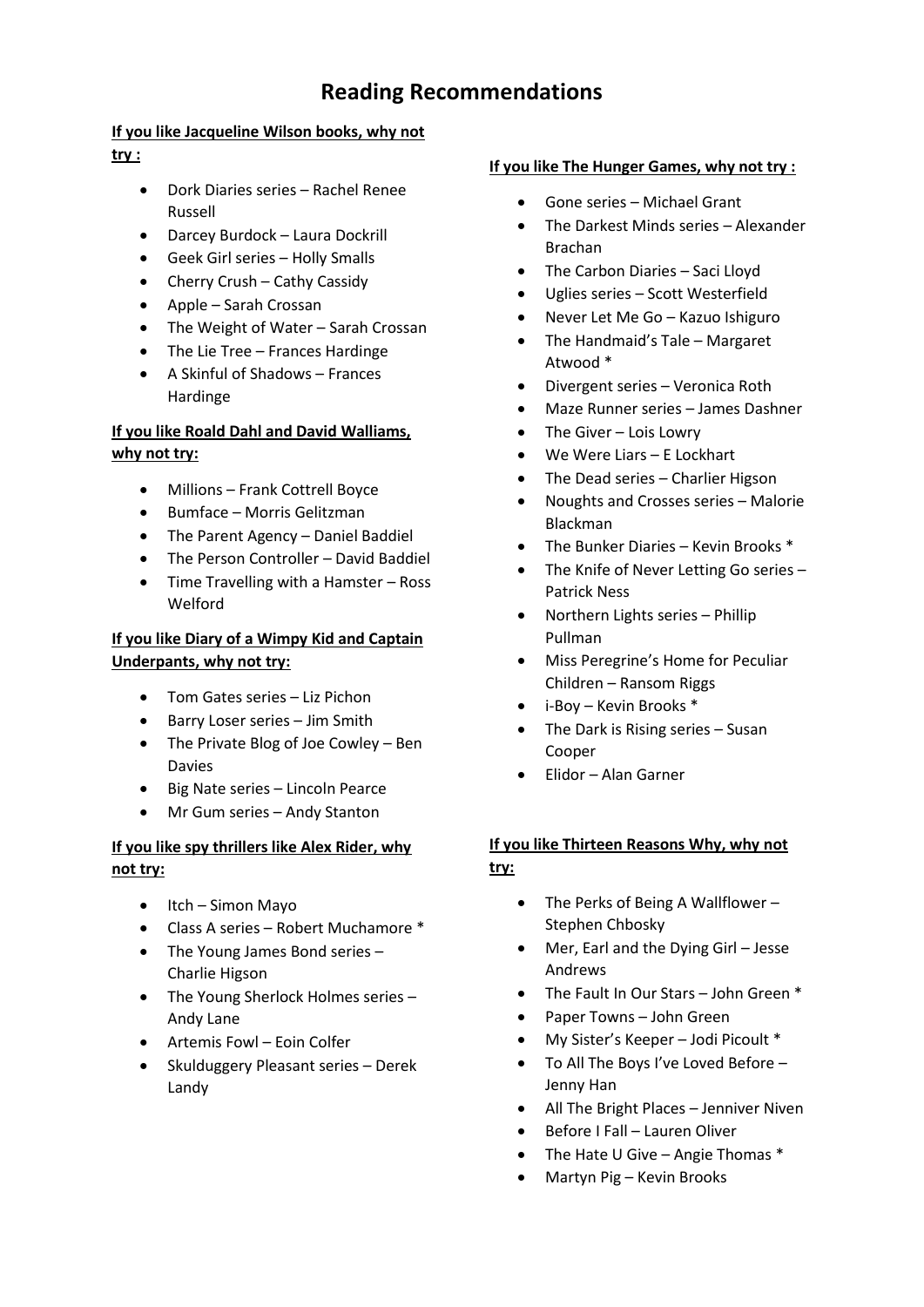#### **If you like It by Stephen King, why not try:**

- The Outsider Stephen King
- The Stand Stephen King \*
- The Talisman Stephen King and Peter Straub
- The Fireman Joe Hill
- Strange Weather Joe Hill
- American Gods Neil Gaiman
- Coraline Neil Gaiman
- Imajica Clive Barker \*
- The Haunting of Hill House Shirley Jackson \*

#### **Free e-books on Amazon Kindle**

#### **If you like Diary of a Wimpy Kid :**

- Barry Loser Jim Smith
- A Diary of a Private School Kid Penn Brooks
- Alien Kid Kreisten Otte
- The New Kid Maureen Straka

#### **If you like adventure:**

- Eden Chronicles James Erith
- Tomorrow's Garden Richard Henning
- Girl in Trouble Stacy Clafin
- Transmission Morgan Rice
- The Spider Diaries Isobel Archer
- Her Darkest Fear Nina Manning

#### **Classics:**

- The Railway Children E Nesbitt
- The Secret Garden Frances Hodgson Burnett
- Black Beauty Anna Sewell
- Treasure Island Robert Louis Stevenson
- The Adventures of Tom Sawyer and Huckleberry Finn – Mark Twain
- Jane Eyre Charlotte Bronte
- Wuthering Heights Emily Bronte
- Emma Jane Austen
- Anne of Green Gables LM Montgomery
- What Katy Did Susan Coolridge
- The Wonderful Wizard of Oz Frank L Baum
- Oliver Twist Charles Dickens

**Free e-books and comics at Sheffield Library (you have to be a member of any Sheffield library; you can also apply to be member online). You need to download the library app. Just search for : the eLibrary Sheffield City Council.** 

#### **e-comics (1555 full colour titles!)**

- Captain America
- Marvel comics
- Guardians of the Galaxy
- The Amazing Spiderman
- X- Men
- Thor
- Deadpool
- Ghost Rider
- Manga : Blade of the Immortal
- Manga : Blood+
- Manga : Samurai Jack

#### **Horror graphic novels**

- The Cape Joe Hill
- Land of the Dead
- Locke & Key Joe Hill
- Night Mary
- Remains
- Spike V Dracula

#### **Contemporary fiction:**

- Eleanor Oliphant is Completely Fine Gail Honeyman
- The Handmaid's Tale Margaret Atwood \*
- A Games of Thrones George Martin
- How To Stop Time Matt Haig
- The Girl on the Train Paula Hawkins
- Jack Reacher Lee Child \*
- Wolf Hall Hilary Mantel
- All The Light We Cannot See Anthony Does